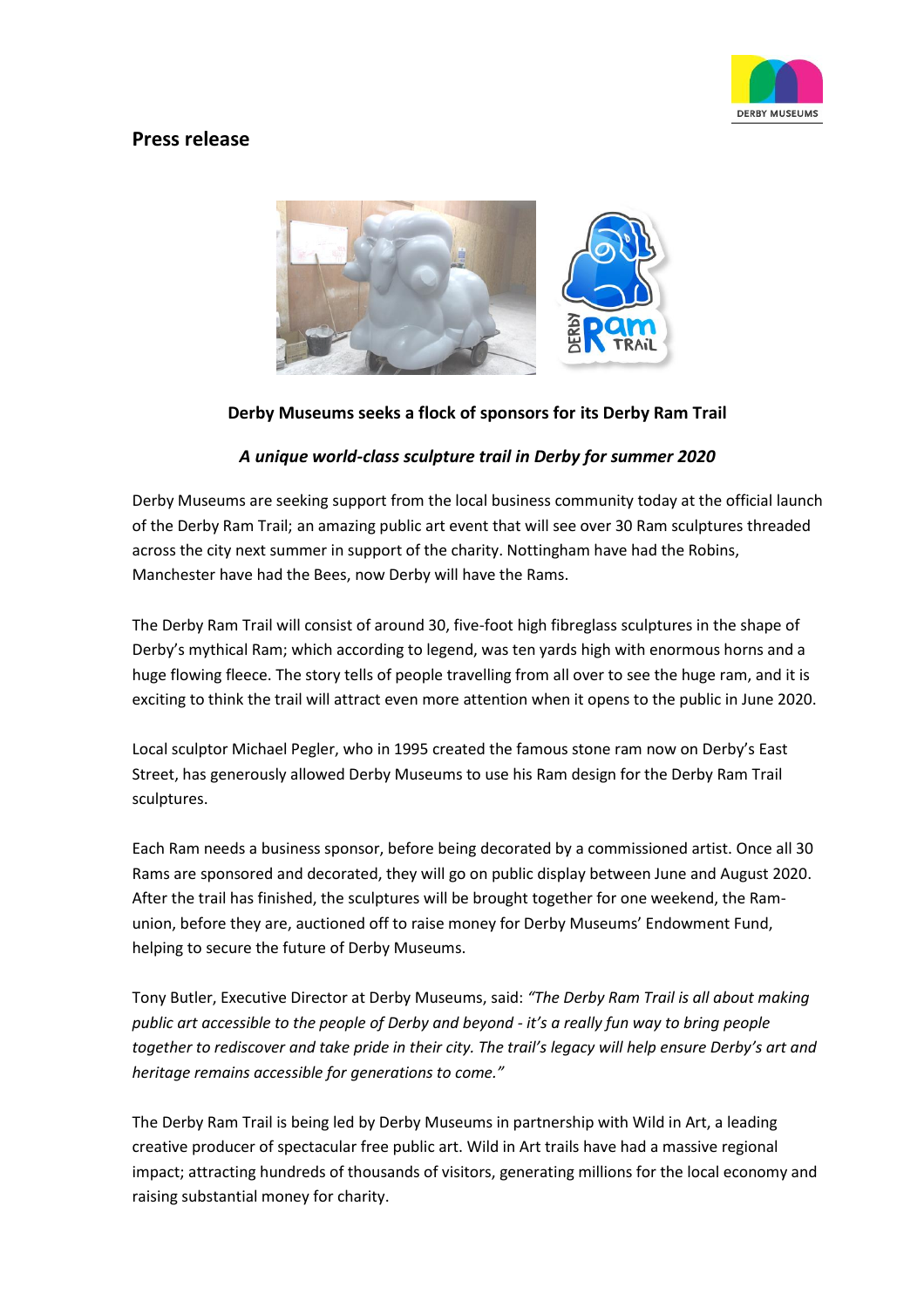

Charlie Langhorne, Managing Director and Co-founder of Wild in Art said: *"As a 3D blank canvas, the Ram sculptures lend themselves to so many different styles of artwork. We're delighted to be working with Derby Museums to bring them to Derby for artists, communities and young people to decorate with many unique designs."*

*"Our events are designed to bring the enjoyment of public art to everyone while offering new ways for people to explore their local area. There are many sponsorship packages available and we hope businesses in Derby will recognise the cultural benefits of becoming a sponsor as well as the positives for their own community."*

The first details of the Derby Ram Trail will be revealed today at an official Breakfast Launch at Derby Museum and Art Gallery, attended by over 130 business delegates from around the city and region. Businesses and organisations will be encouraged to sponsor a sculpture and become a partner in the project.

Ashley Lewis, Senior BID Project Manager for the Cathedral Quarter BID, which has already pledged its support to the project, commented:

*"We are delighted to be the Presenting Partner of what promises to be a fantastic event for the city. We look forward to welcoming the Derby Ram Trail to the award-winning Cathedral Quarter, providing an invaluable boost to the economic, social and cultural life of the city."*

For more information about the Derby Ram Trail, or to receive a sponsorship pack, contact Amy Simcox, Head of Fundraising at Derby Museums on 01332 642287 or email: [amys@derbymuseums.org.](mailto:amys@derbymuseums.org) Project progress can be followed at [www.derbyramtrail.org](http://www.derbyramtrail.org/) or on Twitter @DerbyRamTrail.

# *-Ends-*

For more information about the Derby Ram Trail or for interview requests, please contact Amy Simcox, Head of Fundraising at Derby Museums:

T: 01332 642287 E: [amys@derbymuseums.org](mailto:amys@derbymuseums.org)

#### **Notes to editors**

# **[Derby Museums](https://www.derbymuseums.org/)**

Founded in 2012, Derby Museums Trust is an independent charitable trust which is responsible for the rich cultural and creative history of Derby. It manages three sites across the city, the Museum and Art Gallery, Pickford's House and The Silk Mill, and holds and curates all the art and collections within them, including the world's largest collection of paintings by Joseph Wright of Derby. The Trust's aim is to bring as many of the objects and treasures in the collections into the public domain as is practically possible and present them in ways that delight and inspire, via education